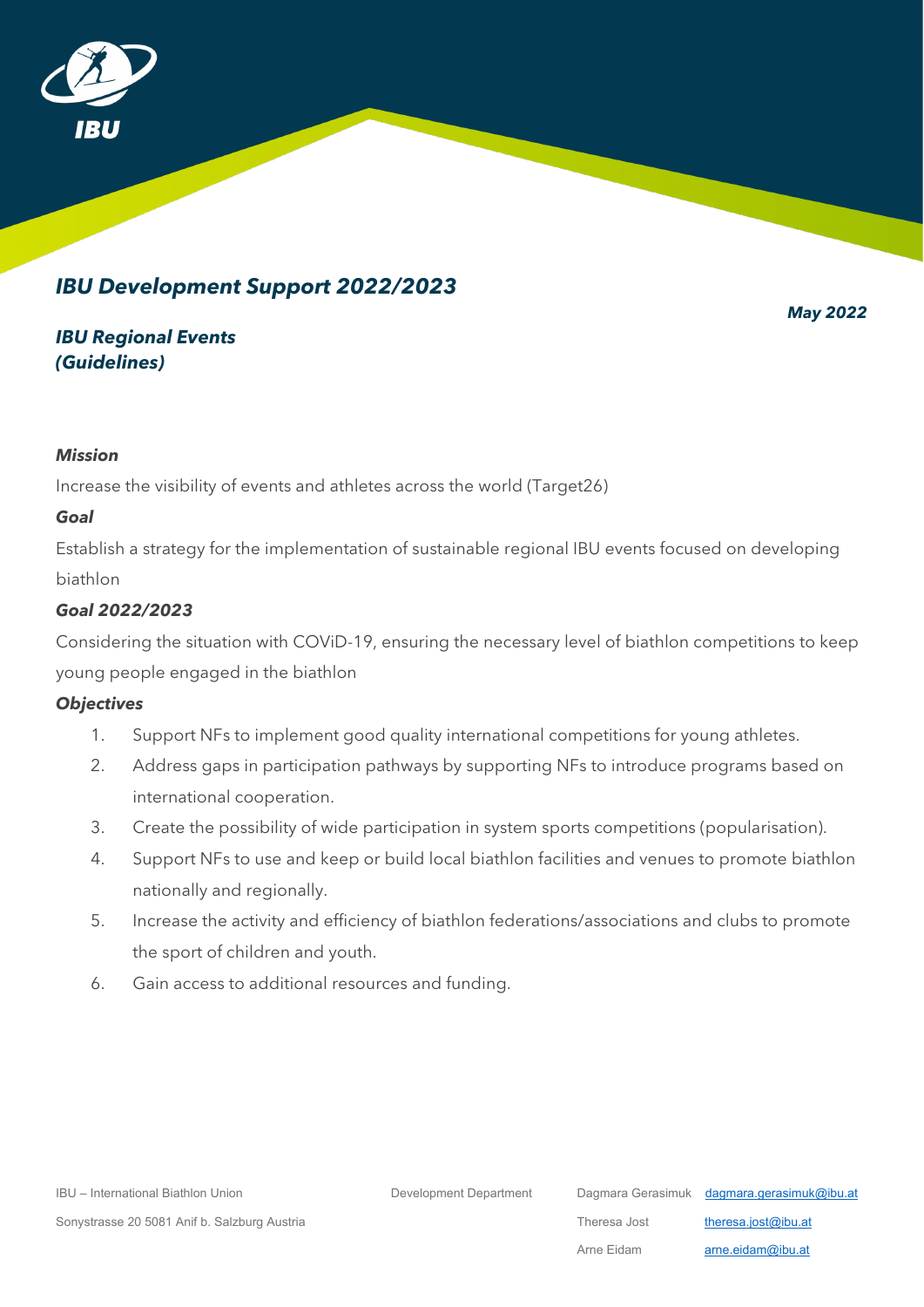

#### *IBU Regional Events support principles*

The total budget for the project is 500 000 EUR. This budget includes organisation and travel contributions to participating NFs.

1. The project is focused on structured and future-oriented long-term activities.

The NF/OC should present future-oriented long-term activities in collaboration with NFs from the IBU Region in the application form. In addition, the Regional Coordinator approves the agreed regional event date/place/budget plan.

In season 2022/2023, Regions can apply for a maximum of 80 000 EUR support for the whole season series. The maximum support per winter event is 20 000 EUR, and per summer event is 10 000 EUR. The project's duration is from the 1st of July 2022 to the 31st of March 2023.

2. The project promotes cooperation among NFs inside and between the IBU Regions.

| <b>EUROPE</b>                                                  | <b>WEST EUROPE</b>                                  | <b>CENTRAL-EAST</b><br><b>EUROPE</b>       | <b>NORTH</b><br><b>EUROPE</b>                          | <b>SOUTH</b><br><b>EUROPE</b>                                            |
|----------------------------------------------------------------|-----------------------------------------------------|--------------------------------------------|--------------------------------------------------------|--------------------------------------------------------------------------|
| <b>Alpen Cup</b>                                               |                                                     | <b>Central-East</b><br><b>Europe Cup</b>   | <b>Baltic Cup</b>                                      | <b>Balkan Cup</b>                                                        |
| AUT   ITA   GER<br>SLO   SUI   LIE<br><b>FRA</b>               | FRA**   ESP   NED<br>BEL   GBR   IRL<br>AND*  SUI** | POL   CZE   SVK<br>UKR   HUN  <br>$BLR***$ | FIN   SWE   NOR<br>DEN   GRL   EST<br>LAT   LTU   ISL* | CRO   BIH   GRE<br><b>BUL   SRB   ROU</b><br>MDA   TUR   MKD<br>CYP LBN* |
| <b>EURO-ASIA</b>                                               | <b>ASIA</b>                                         | <b>NORTH AMERICA</b>                       | <b>SOUTH AMERICA</b>                                   | <b>OCEANIA</b>                                                           |
|                                                                |                                                     |                                            |                                                        |                                                                          |
| KAZ   UZB   GEO<br>ARM   KGZ   MGL<br>$CHN**$<br>RUS*** BLR*** | CHN   JPN   KOR<br>$IND$ TPE<br>AUS**   NZL**       | USA   CAN                                  | BRA   CHI   ARG<br>DOM*   MEX*                         | AUS   NZL                                                                |

### **IBU-REGIONS** 2022/2023

\*Provisional IBU members

\*\*NFs that could participate in more than one regional event due to their geographic location<br>\*\*NFs that could participate in more than one regional event due to their geographic location

Sonystrasse 20 5081 Anif b. Salzburg Austria Theresa Jost [theresa.jost@ibu.at](mailto:theresa.jost@ibu.at)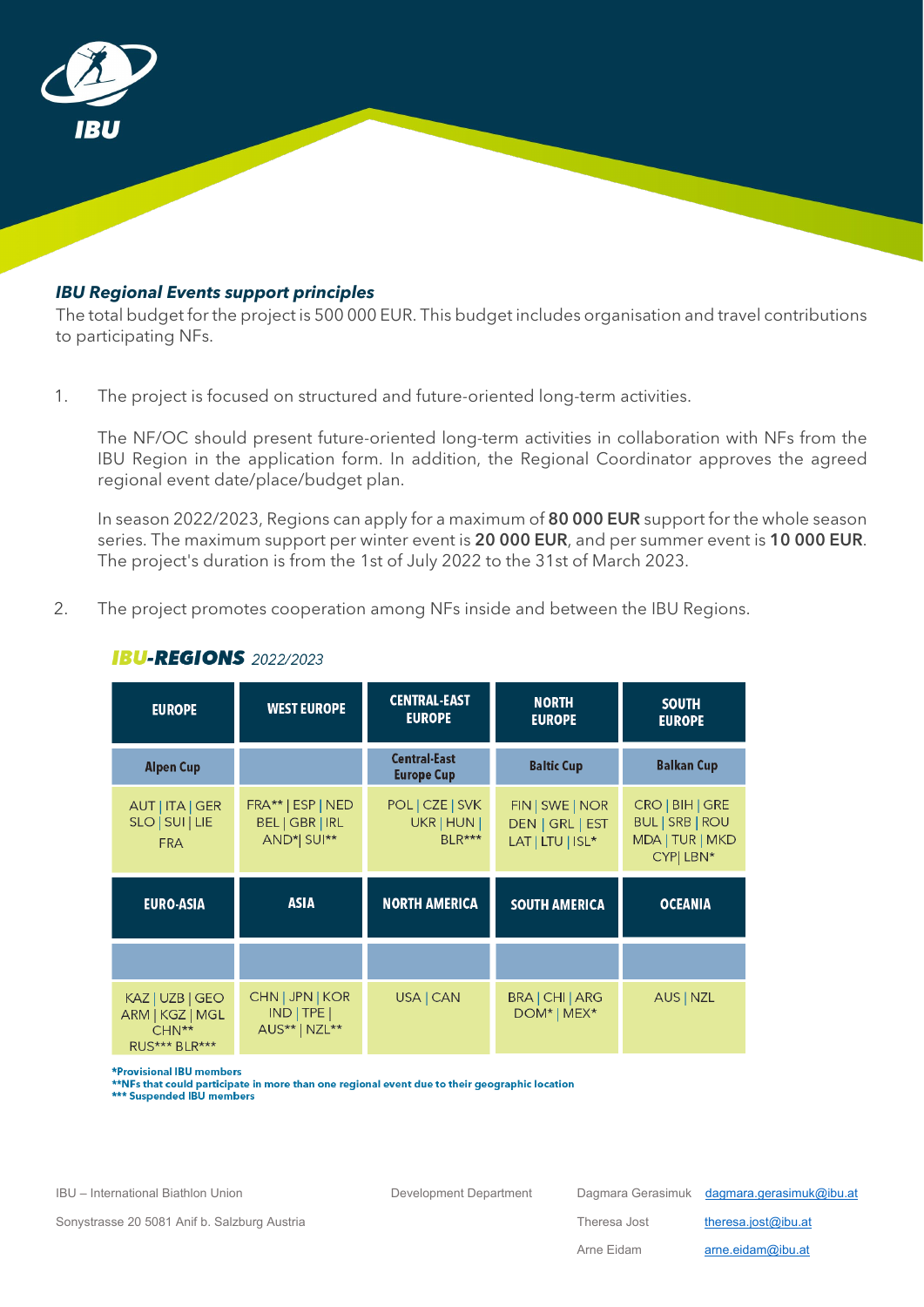

Participation of a minimum of three NFs in one IBU Regional Event is required<sup>[1](#page-2-0)</sup>. One NF should be represented with a minimum of 3 athletes. As a priority, the IBU NF should take part in their IBU Regional Event series. The NFs are allowed to participate in the IBU Regional Event competition besides their IBU Region only after OC's agreement with other IBU Region. In that case, the NFs outside the IBU Region will be not supported with travel contributions<sup>[2](#page-2-1)</sup>. The application requires mutual agreement with all NFs presented in the project.

- 3. IBU support is intended as partial support for organisers.
- 3.1. IBU financial support shall not exceed 50% of the total project costs (to ensure own financial activities from the NF/OC). The donated services and voluntary work<sup>[3](#page-2-2)</sup> could not exceed 50% of NF/OC contribution. The IBU contribution may be reduced if the applicant reduces the budget during project execution due to the 50% rule.
- 3.2. The IBU financial support can be spent on:
	- 1) Timing
	- 2) Referees
	- 3) Venue preparation costs
	- 4) Provision of unified-wax skis preparation for participants
	- 5) Medical assistance and COViD-19 preventative measures
	- 6) Insurance
	- 7) Other costs specified by organisers and approved by IBU
	- 8) Promotion and popularisation of the project (digital and print materials, award ceremony back wall, speaker/commentator, bibs, photographer or videographer, etc.)
- 3.3. 50% of the financial support will be transferred after the project has been approved, and the other 50% will be transferred after the project report has been accepted.
- 4. The programme includes partial support for participants.
- 5. The IBU contributes the travel costs of 100 EUR per youth and junior athlete per event for the host NF and 200 EUR per youth and junior athlete for the guest NF. The maximum contribution is 2500 EUR per participating NF. The travel contribution is based on competition results and will be transferred by IBU to participating NFs.
- 6. The project stimulates the development and increases the number of biathlon competitions and participating young athletes (more boys and girls, youth and juniors participants, and more financial support).

<span id="page-2-0"></span><sup>&</sup>lt;sup>1</sup> This rule does not apply to North America and Oceania IBU Region

<span id="page-2-1"></span><sup>&</sup>lt;sup>2</sup> In case of COViD-19 travelling restrictions, the NFs which can' take part in their IBU Regional Event series might be supported with travel contribution for participation at other regional events after IBU approval

<span id="page-2-2"></span><sup>&</sup>lt;sup>3</sup> The value of donated services and volunteer contribution should be calculated on the basis of the type of services and price list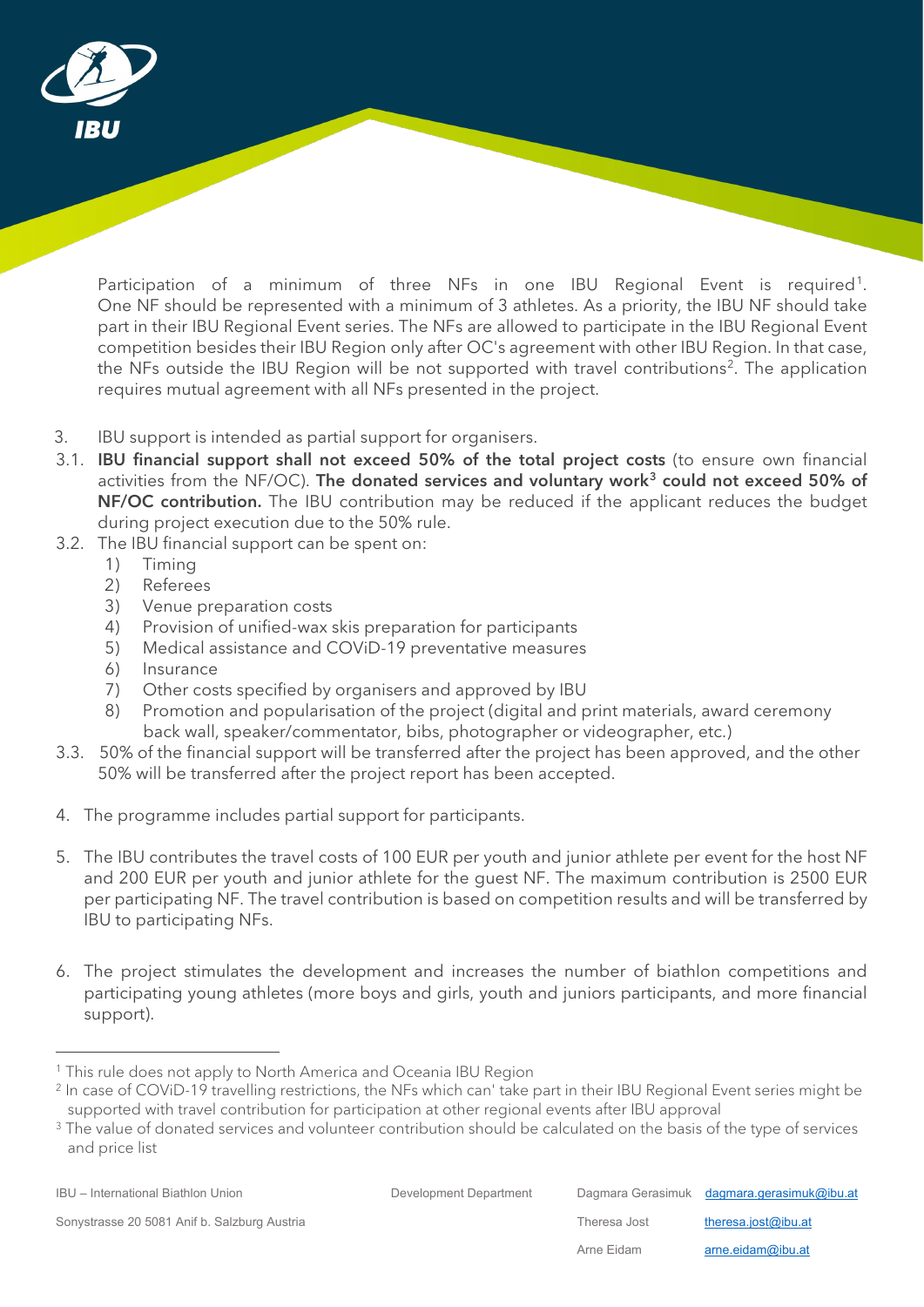

The competition program requires participation in a minimum of two age classes per gender. Senior classes are not considered within those two classes. However, the competitions for seniors may be included in the program<sup>4</sup>. In addition, the National Cup competition can be a part of the IBU Regional Event after the agreement of participating NFs. In that case, all official regional participants start first, and IBU should agree on that.

7. The competitions follow IBU rules and guidelines for Regional Events.

The IBU classes and competition specification rules apply to the juniors and youths categories. However, the regional rules can be adapted for younger categories and should be included in the application form. In exceptional cases, the use of air and laser rifles is possible. An ideal duration is an event with 2 competition days. IBU TC will confirm the IBU Regional Events TDs upon the respective regions' proposal. Any TD needs to hold at least a valid IBU IR license. Exceptions require prior IBU approval.

8. Athletes and coaches registration.

The NFs take responsibility for entered athletes.

9. The project supports a unified waxing system

IBU supports the unified waxing systems and covers the provision of participants' ski preparation.

10. Application

The applications have to be submitted online in the IBU Scope no later than the 13th of June for summer events organised from the 1st of July to the 30th of October and no later than the 15th of September for events scheduled from the 01st of November to the 31st of March. The application should be confirmed by the regional event project coordinator/leader who represents the IBU Region. The applications will be analysed by the DD, S&E, and TC members and communicated to the EB according to the following criteria:

- 1) Compatibility with the objective and guidelines of the programme
- 2) Feasibility of the activities
- 3) Budget consistency

Following the analysis and approval, the Development Department will inform the regional event projects coordinator and the appropriate NF/OC about the project's acceptance, the maximum budget, and the budget distribution. Finally, the agreements will be signed separately with each organiser.

IBU – International Biathlon Union Development Department Dagmara Gerasimuk [dagmara.gerasimuk@ibu.at](mailto:dagmara.gerasimuk@ibu.at)

Arne Eidam [arne.eidam@ibu.at](mailto:arne.eidam@ibu.at)

<span id="page-3-0"></span><sup>4</sup> Due to COViD-19, the maximum number of participants, might be limited according to IBU event guidelines and national regulations